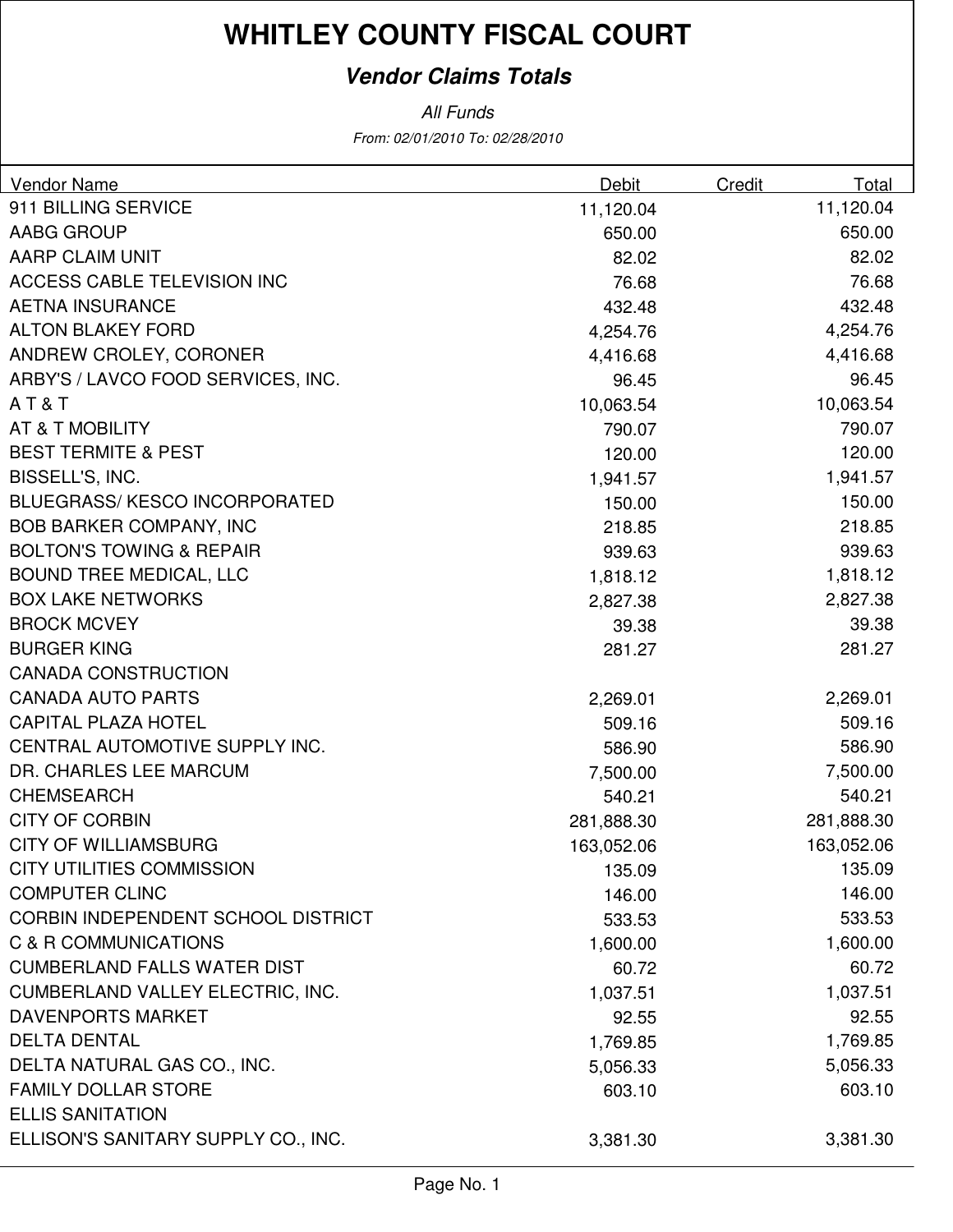### **Vendor Claims Totals**

| <b>Vendor Name</b>                    | Debit     | Credit | Total     |
|---------------------------------------|-----------|--------|-----------|
| <b>EZ COUNTRY</b>                     | 425.00    |        | 425.00    |
| <b>FALLS FORD</b>                     | 60.00     |        | 60.00     |
| <b>FELICIA EATON</b>                  | 74.25     |        | 74.25     |
| <b>FLEETONE</b>                       | 18,609.35 |        | 18,609.35 |
| <b>HARVEY'S CHEVRON</b>               | 4.00      |        | 4.00      |
| <b>HEALTH PROFESSIONALS LLC</b>       | 10,070.78 |        | 10,070.78 |
| HINKLE CONTRACTING CORPORATION        | 7,983.51  |        | 7,983.51  |
| <b>HOLSTON GASES</b>                  | 1,914.23  |        | 1,914.23  |
| <b>HOSPICE OF THE BLUEGRASS</b>       | 331.64    |        | 331.64    |
| HUMANA HEALTH PLAN INC                | 39,071.82 |        | 39,071.82 |
| <b>HUMANA CLAIMS OFFICE</b>           | 415.08    |        | 415.08    |
| <b>HOMETOWN IGA #57</b>               | 74.67     |        | 74.67     |
| <b>IRENE PEACE</b>                    | 600.00    |        | 600.00    |
| <b>J&amp;J SYSTEMS PLUS, INC.</b>     | 700.00    |        | 700.00    |
| JOHNNY WHEELS OF WILLIAMSBURG, INC    | 925.24    |        | 925.24    |
| <b>JP COOKE COMPANY</b>               | 49.10     |        | 49.10     |
| <b>JUDY BRIMM</b>                     | 12.38     |        | 12.38     |
| KAY SCHWARTZ, COUNTY CLERK            | 15.00     |        | 15.00     |
| <b>KELLWELL FOOD MANAGEMENT</b>       | 18,041.94 |        | 18,041.94 |
| KU                                    | 7,771.57  |        | 7,771.57  |
| <b>KENWAY DISTRIBUTORS</b>            | 127.16    |        | 127.16    |
| <b>KFC</b>                            | 250.72    |        | 250.72    |
| <b>KIMBELL MIDWEST</b>                | 328.25    |        | 328.25    |
| KNOX-WHITLEY HUMANE ASSOCIATION, INC, | 7,500.00  |        | 7,500.00  |
| <b>KYLE KINNEY</b>                    | 91.30     |        | 91.30     |
| KENTUCKY RETIREMENT SYSTEM            | 290.88    |        | 290.88    |
| <b>KY RIVER MEDICAL</b>               | 637.79    |        | 637.79    |
| <b>KENTUCKY STATE TREASURER</b>       | 181.00    |        | 181.00    |
| <b>LAWRENCE HODGE, SHERIFF</b>        | 2,391.26  |        | 2,391.26  |
| <b>LONDON FARM SERVICE</b>            | 163.66    |        | 163.66    |
| <b>LONDON RADIO SERVICE</b>           | 32,700.00 |        | 32,700.00 |
| <b>MCDONALD'S</b>                     | 101.59    |        | 101.59    |
| <b>MIKE BAIRD</b>                     | 258.50    |        | 258.50    |
| <b>MIKE BISSCHOP</b>                  | 173.80    |        | 173.80    |
| <b>MOBILE SATELLITE VENTURES</b>      | 78.11     |        | 78.11     |
| <b>M.R. TRANSMISSIONS</b>             | 667.00    |        | 667.00    |
| <b>NEWS JOURNAL</b>                   | 439.89    |        | 439.89    |
| <b>NEWWAVE COMMUNICATIONS</b>         | 35.74     |        | 35.74     |
| <b>NORTHERN SAFETY CO</b>             | 594.12    |        | 594.12    |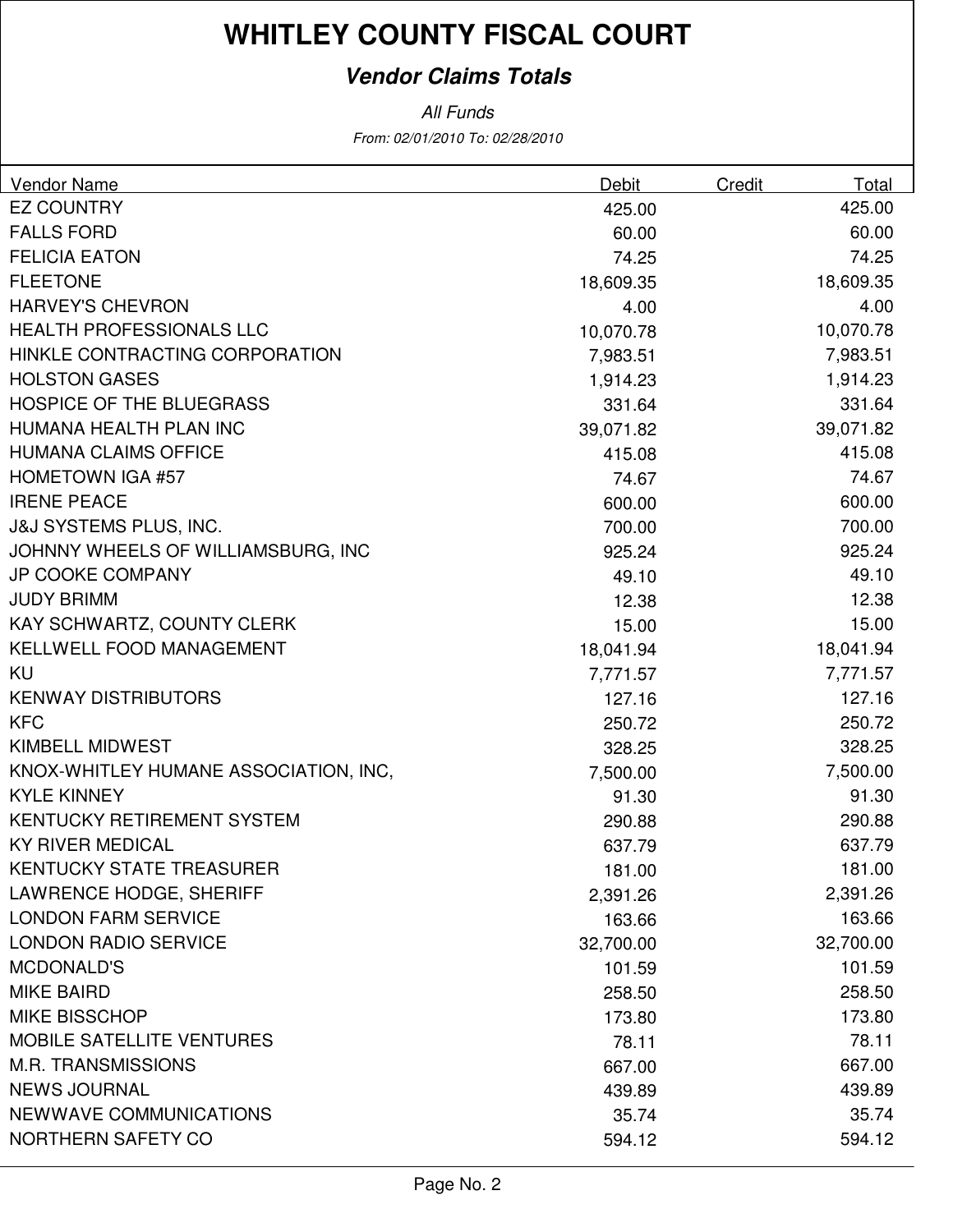### **Vendor Claims Totals**

| <b>Vendor Name</b>                       | Debit      | Credit | Total      |
|------------------------------------------|------------|--------|------------|
| <b>OSCAR DAVENPORT</b>                   | 228.00     |        | 228.00     |
| PATTERSON CREEK VFD                      | 200.00     |        | 200.00     |
| PHIL BRENNENSTUHL                        | 134.59     |        | 134.59     |
| PIZZA HUT                                | 60.00      |        | 60.00      |
| POFF CARTING SERVICE                     | 2,264.40   |        | 2,264.40   |
| PREFERRED LAB SERVICE                    | 990.00     |        | 990.00     |
| PROFESSIONAL HOME HEALTH                 |            |        |            |
| PROFESSIONAL LAZER PRINTER SERVICE       | 183.33     |        | 183.33     |
| <b>QUALITY CARE AUTO SERVICE</b>         | 1,567.24   |        | 1,567.24   |
| <b>QUILL CORPORATION</b>                 | 1,573.59   |        | 1,573.59   |
| <b>RADIO SHACK</b>                       | 676.00     |        | 676.00     |
| R. C. MILLER OIL CO                      | 1,021.65   |        | 1,021.65   |
| <b>RIVERSIDE PRODUCE</b>                 | 29.26      |        | 29.26      |
| <b>RONALD RAINS</b>                      | 128.00     |        | 128.00     |
| RONNIE MOSES, P V A                      | 12,600.00  |        | 12,600.00  |
| <b>SHELLY BARTON</b>                     | 91.85      |        | 91.85      |
| SHELTON CONSTRUCTION                     | 12,200.00  |        | 12,200.00  |
| <b>SMITH'S AUTO SERVICE</b>              | 2,071.28   |        | 2,071.28   |
| SOUTHEASTERN EMERGENCY EQUIP.            | 841.30     |        | 841.30     |
| SOUTHERN KY CHAMBER OF COMMERCE, INC.    | 1,200.00   |        | 1,200.00   |
| SOUTHEASTERN KY MAINTENANCE              | 60.00      |        | 60.00      |
| SOUTH EASTERN JANITORIAL SUPPLY          | 88.36      |        | 88.36      |
| STERICYCLE, INC.                         | 39.12      |        | 39.12      |
| <b>SUBWAY</b>                            | 120.34     |        | 120.34     |
| <b>THOMAS WILSON</b>                     | 100.00     |        | 100.00     |
| 2 GETON NET, INC.                        | 319.95     |        | 319.95     |
| <b>TWO-WAY RADIO</b>                     | 660.40     |        | 660.40     |
| <b>VELMA BOWLIN</b>                      | 275.00     |        | 275.00     |
| <b>WANDA SIMONS, CPA</b>                 | 2,025.00   |        | 2,025.00   |
| WHITLEY CO FISCAL COURT PAYROLL, REV.A/C | 300,078.80 |        | 300,078.80 |
| W D BRYANT & SONS INC.                   | 3,240.53   |        | 3,240.53   |
| <b>WENDY'S</b>                           | 423.60     |        | 423.60     |
| <b>WHAYNE SUPPLY COMPANY</b>             | 249.10     |        | 249.10     |
| WHITLEY COUNTY BOARD OF ED.              | 54,319.78  |        | 54,319.78  |
| <b>WHITLEY COUNTY TOURISM BOARD</b>      | 4,988.57   |        | 4,988.57   |
| WILLIAMSBURG INSURANCE AGENCY INC.       | 771.40     |        | 771.40     |
| WILLIAMSBURG-WHITLEY CO. AIRPORT BD.     | 12,558.69  |        | 12,558.69  |
| WILLIAMSBURG WATER TREATMENT, INC.       | 504.60     |        | 504.60     |
| <b>WYNN FIRE EQUIPMENT</b>               | 504.00     |        | 504.00     |